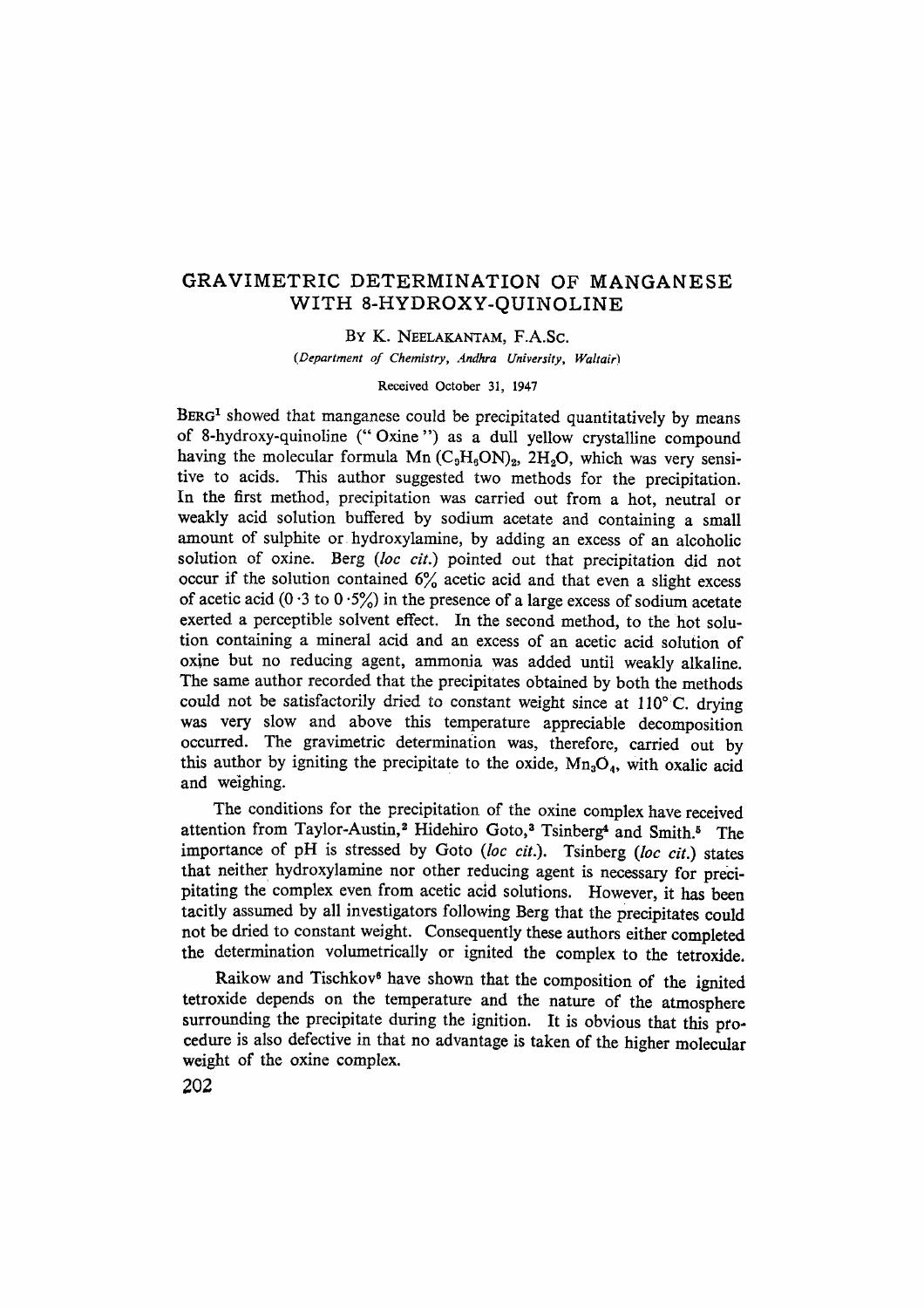# *Gravimetric Determination of Manganese with 8-Hydroxy-Quinoline* 203

Although several methods for the gravimetric determination of manganese are available, it is well known that even the best among them, namely the phosphate method, requires a correction to be applied for the manganese escaping precipitation. It is, therefore, of considerable interest to re-investigate Berg's procedures.

### PRELIMINARY INVESTIGATION

In the first series of experiments the precipitations were carried out according to Berg's first procedure. Drying was found to be very slow at 110° C. and at higher temperatures marked decomposition occurred as stated by Berg. To remove adsorbed oxine alcohol was used for the final washing. On drying the precipitates in an air oyen, it was found that constant weight was quickly attained even at  $110^{\circ}$  C. and no decomposition occurred at 130°C. Tests carried out on the filtrates, however, indicated the presence of manganese. Since complete precipitation of the complex occurred only at pH 5.9 (Goto, *loc cit.*) and alcohol is frequently acidic, it was concluded that washing with alcohol was not suitable though it facilitated drying. However, an important fact which emerged from these experiments is that contrary to the statement of Berg, manganese-oxine complex could be dried at much higher temperatures than  $110^{\circ}$  C. without decomposition. The present author is of opinion that a trace of manganese dioxide which may be formed under the conditions of precipitation by Berg's first method may oxidise the complex. Traces of aldehydes in the alcohol might reduce the oxide and thereby effectively prevent the decomposition. It is of interest to note in this connection that Tsinberg *(loc. cit.)* claims that no reducing agent is necessary during precipitation of manganese by oxine in acetic acid solution. Since this author ignites the precipitate to the tetroxide, the presence of manganese dioxide in the precipitate could not affect the results. A point which appears to support the above view is a fact noted by Smith *(loc. cit.)* that when a manganese solution containing both oxine and hydrogen peroxide is boiled for several minutes, a deep brown solution results. Ir was repeatedly observed by the present author that, when the complex was dissolved in hot dilute hydrochloric acid, a deep reddish brown solution was obtained. This seems to indicate that manganese-oxyquinolinate is readily oxidised ; no such decomposition was noticed in the solution of magnesium or aluminium oxine complexes. From the above considerations ir appears that to avoid decomposition of the manganese-oxine precipitates during drying it is necessary to prevent precipitation of even a trace of manganese dioxide. From the results obtained in a number of experiments, ir is concluded that Berg's first method of precipitation is unsuitable if the precipitate is to be dried to constant weight. The presence of a reducing,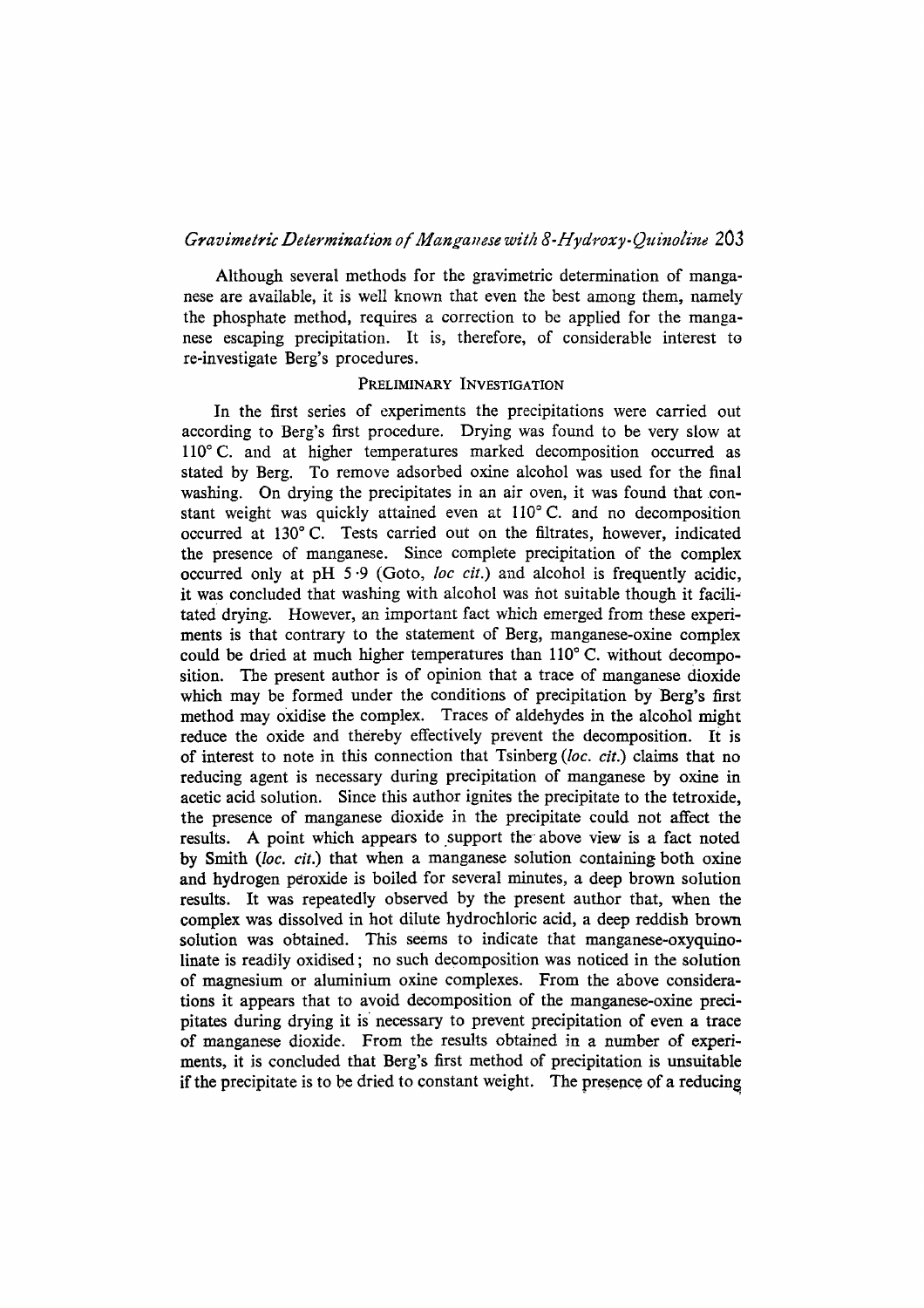# 204 K. Neelakantam

agent during precipitation apparently did not prevent precipitation of the dioxide.

The precipitates obtained by the second method gave satisfactory results on drying without any special treatment. Prolonged drying (20 hoars) at  $150^{\circ}$  C. did not produce any decomposition; even at  $170^{\circ}$  C. no decomposition occurred. At much higher temperatures a slight discoloration was occasionally noticed but ir was inappreciable in amount. Even this could be avoided by adding a few drops of sutphurous acid to the solution before precipitation. However, a temperature of 150°C. was considered to be the most suitable for drying. Constant weight was attained in two to three hours and the composition of the dried precipitate corresponded to  $Mn$  (C<sub>9</sub>H<sub>6</sub>ON)<sub>2</sub> containing 16.03% manganese.

A series of experiments were performed to determine the best conditions for the precipitation and, as one of the objects of this investigation was to utilise the method for the determination of manganese in rock analysis, the effect of large amounts of ammonia, ammonium chloride, and sodium chloride was also investigated.

### **EXPERIMENTAL**

## *Preparation and Standardisation of Manganese Solution*

A solution of manganous chloride containing approximately 100 mg. of manganese in 50 c.c. was prepared from a pure sample of the salt. The manganese content was determined on an aliquot (50 c.c.) by conversion to and weighing as  $Mn SO_4$ ,  $H_2O$  according to the method of Brinkmann and Smedding.<sup>7</sup> This method gave reproducible results and since only a pure solution of manganese was used, the figures were taken as standard. The results obtained are recorded in Table I.

| No.    | Mn $SO_4$ , $H_2O$<br>obtained                    |                                           | Mn calculated Deviation from mean            |
|--------|---------------------------------------------------|-------------------------------------------|----------------------------------------------|
| 2<br>3 | $0.3295$ g.<br>$0 - 3297$<br>$0 - 3284$<br>0.3289 | $0.1072$ g.<br>0.1072<br>0.1068<br>0.1069 | mg.<br>$+0.2$<br>$+ 0.2$<br>$-0.2$<br>$-0.1$ |

TABLE I

*Oxine Reagent* 

A. R. quality oxine supplied by Messrs. B. D. H., London, was employed in this investigation. A  $5\%$  solution in acetic acid (2N) was prepared, This was diluted to  $0.5\%$  with the same acid when required.

Mean value  $= 0.1070$  g.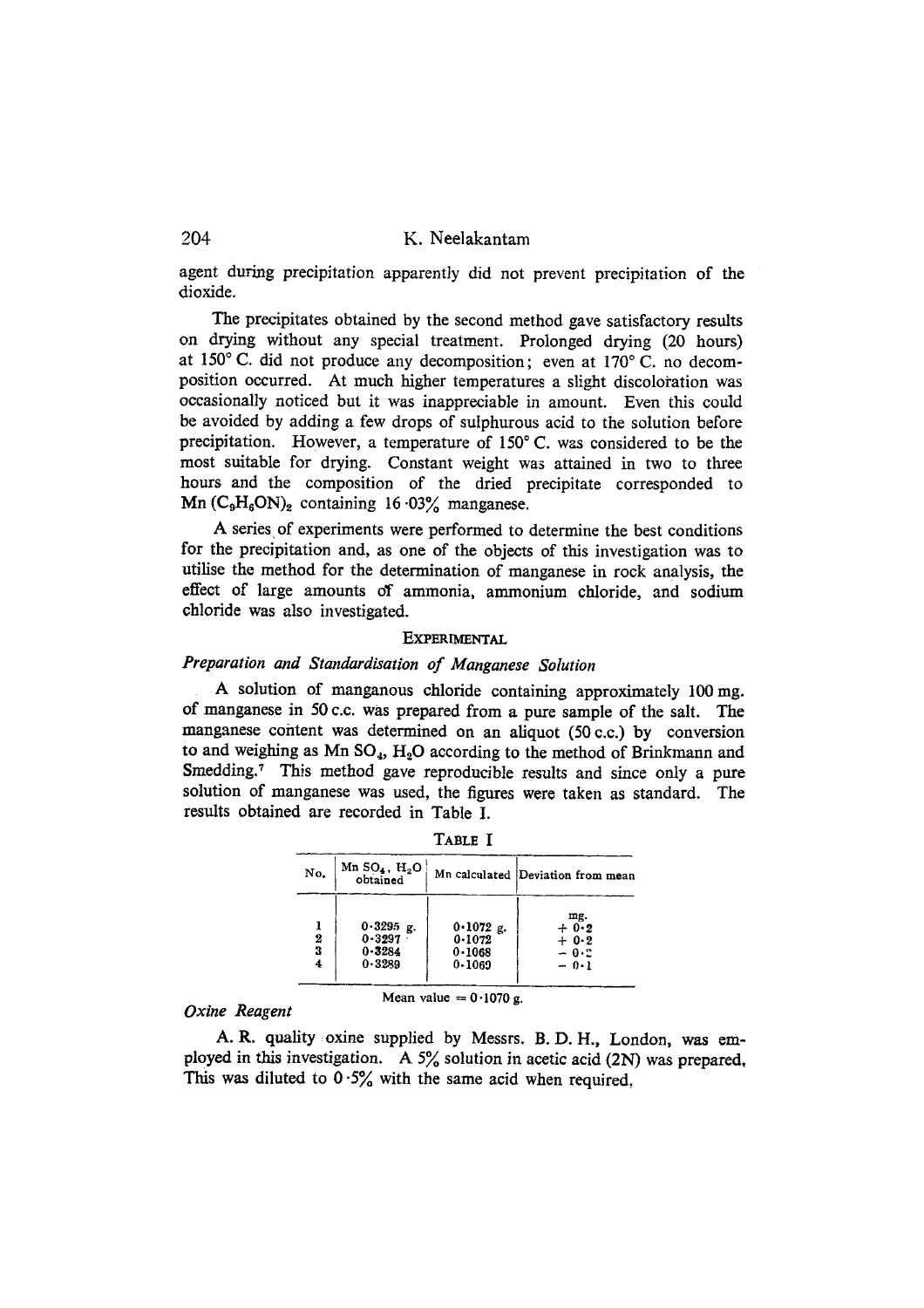### *Gravimetric Determination o/" Mans witk 8-Hydroxy- Quinoline* 205

### *Precipitation of Manganese as the Oxyquinolinate*

The procedure adopted was essentially the same as the second method of Berg.

An aliquot of the manganese solution (25 c.c.) was treated with 5-15 c.c.. of hydrochloric acid (2N) and a small excess  $(0.5 \text{ to } 1 \text{ c.c.})$  of the oxine reagent. The solution was diluted to 100 c.c., heated to  $60-70^\circ$  C. and the complex precipitated by adding ammonium hydroxide (2N) from a separating funnel until the solution was distinctly alkaline to litmus. The contents were then raised to the boil and the beaker left on the water-bath for half to one hour. The precipitate was then filtered through a weighed sintered glass crucible (No. 3 porosity), washed with hot water and dried to constant weight in ah air oyen which was thermostaticaIly controlled at  $150^\circ$  C. Constant weight was attained in two to three hours. The manganese content of the weighed precipitate was calculated on the basis of complete dehydration (16  $03\%$  Mn). Typical results obtained are given in Table II.

| . .<br>$\sim$<br>۰, |  |
|---------------------|--|
|---------------------|--|

|        |                         | No.  Manganese (taken)   Manganese (found) | Error                        |
|--------|-------------------------|--------------------------------------------|------------------------------|
| 2<br>3 | $0.0535$ g.<br>do<br>do | 0.0534 g.<br>0.0534<br>0.0534              | $-0.1$ mg.<br>- 0.1<br>- 0.1 |

### *Influence of an Excess of Oxine*

Calculation shows that  $53.5$  mg. of manganese require approximately 6-0 c.c. of 59/0 oxine acetate solution. In Table III are recorded results obtained by adding a measured excess of the precipitant, the other conditions being exactly as described above.

| No.                     | Oxine solution<br>in excess | Manganese (found) | Error      |
|-------------------------|-----------------------------|-------------------|------------|
| ı                       | $2.5$ c.c.                  | $0.0536$ g.       | $+0.1$ mg. |
|                         | do                          | $0 - 0536$        | $+ 0.1$    |
| $\frac{2}{3}$           | do                          | $0 - 0.536$       | $+0.1$     |
|                         | $4.5$ c.c.                  | 0.0536            | $+ 0.1$    |
| $\frac{4}{5}$ 6         | d o                         | 0.0536            | + ሁ•       |
|                         | $6.5$ c.c.                  | 0.0538            | $+ 0.3$    |
| $\overline{\mathbf{z}}$ | do                          | 0.0537            | $+ 0.2$    |
| 8                       | $9.5$ c.c.                  | 0.0541            | $+0.6$     |
| 9                       | do                          | $0 - 0541$        | $+ 0.6$    |
| 10                      | do                          | 0.0540            | $+0.5$     |

(Manganese taken =  $0.0535$  g.)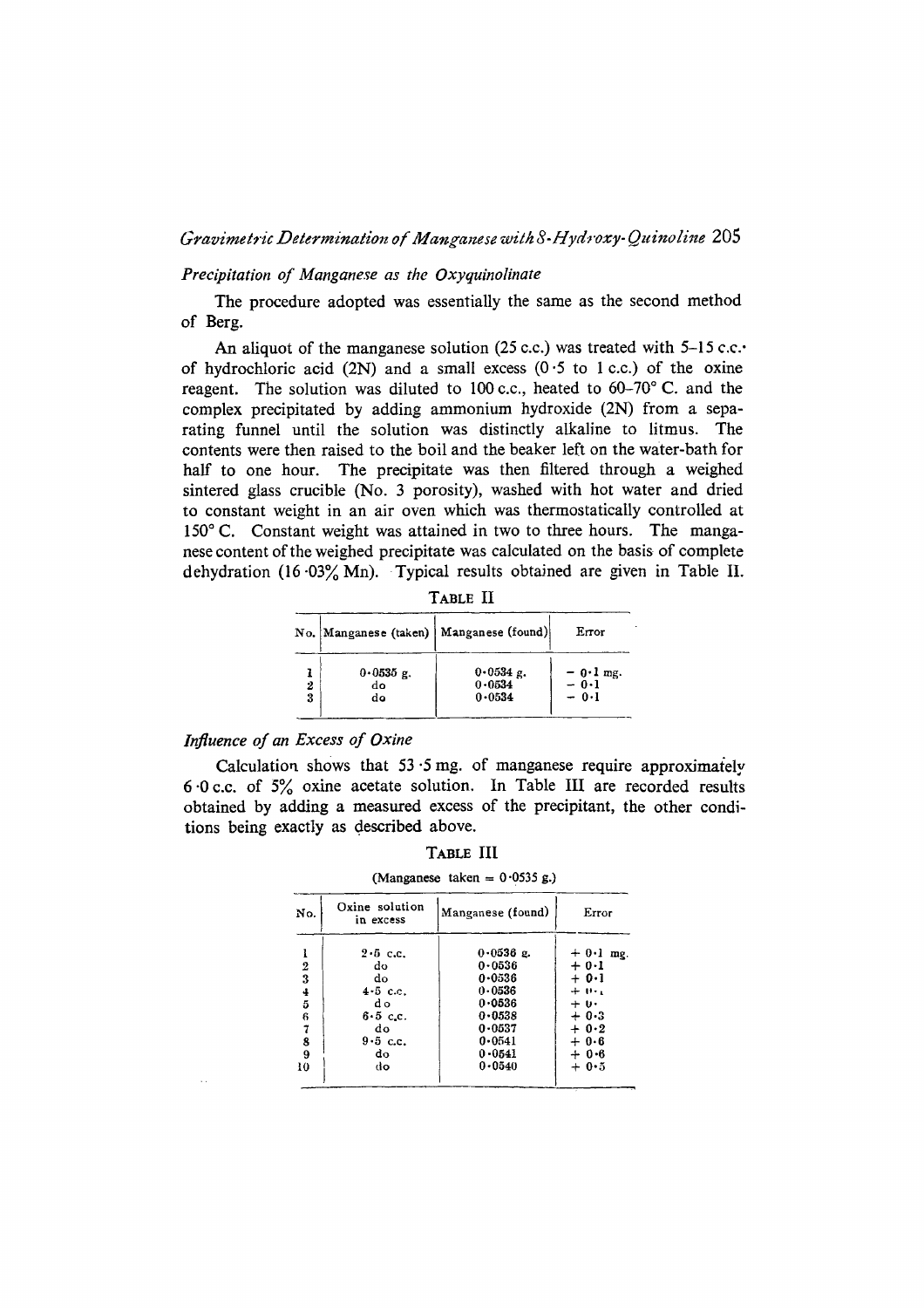# 206 K. **Neelakantam**

**It is elear that satisfactory results are obtained** in a **single preeipitation until nearly double the volume of reagent solution theoretically required is used and thereafter the results tend to become appreciably higher.** 

#### *Double Precipitation*

The first precipitation was carried out with 9.5 c.c. of the reagent in **excess. The precipitate was filtered, washed and dissolved in hot hydrochloric acid** (2N). A **deep reddish brown solution was obtained.** 1 c.c; **of the reagent** solution was **added and the precipitation carried out** with **dilute ammonia as before. The results obtained are given in Table** IV.

|             | No.   Manganese (taken)   Manganese (found) |                                               | Error                                     |
|-------------|---------------------------------------------|-----------------------------------------------|-------------------------------------------|
| 2<br>3<br>4 | $0.0535$ g.<br>do<br>dυ<br>do               | $0.0540$ g.<br>0.0541<br>$0 - 0540$<br>0.0540 | $+ 0.5$ mg.<br>$+0.6$<br>$+0.5$<br>$+0.5$ |

**Comparison of the results recorded in Tables III and IV shows clearly**  that when the first precipitation has been carried out with a large excess of **oxine solution, the accuracy of the results could not be improved by a second precipitation. This is rather unusual and is probably connected in some manner with the production of deeply coloured solutions on dissolving the complex in aeid.** 

### *Influence ~f Strong Ammonia*

**Precipitation was carried out in presence of an excess of the reagent by adding dilute ammonia and then 5 c.c. of strong ammonia (sp. gr. 0.88) was gradually added and the determination completed as before. Results obtained are recorded in Table V.** 

 $T \rightarrow T$ 

| .<br>(Manganese taken = $0.0535$ g.) |                                   |                                           |                                           |
|--------------------------------------|-----------------------------------|-------------------------------------------|-------------------------------------------|
| No.                                  | Oxine solution in<br>excess       | Mn Found                                  | Error                                     |
| ŀ<br>2<br>3<br>4                     | $2.5$ c.c.<br>do<br>$6 - 5$<br>do | $0.0536$ g.<br>0.0536<br>0.0538<br>0.0538 | $+0.1$ mg.<br>$+ 0.1$<br>$+0.3$<br>$+0.3$ |
| õ<br>6                               | 9.5<br>do                         | 0.0549<br>$0 - 0548$                      | $+1.4$<br>$+1.3$                          |

**It is clear from the data recorded in the above table that when a large**  excess of oxine reagent is used along with strong ammonia, the values tend to be much higher than in the absence of strong ammonia.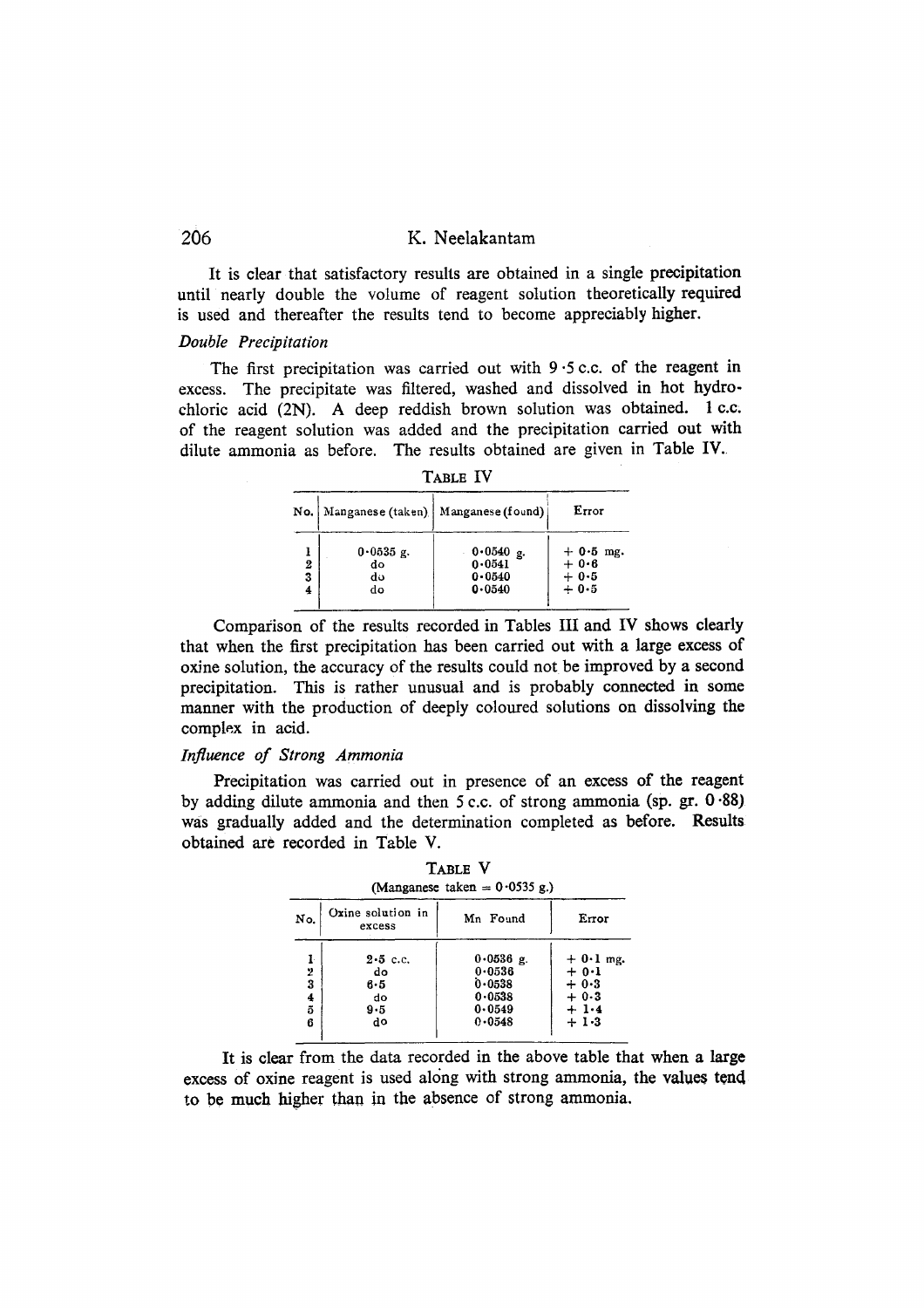### *Gravimetric Determination of Manganese with 8-Hydroxy-Quinoline* 207

# *Influence of Salts*

Ammonium chloride (10 g.) of sodium chloride (15 g.) was dissolved in the manganese solution and the precipitation carried out with dilute ammonia after adding a small excess  $(1-2)$  c.c.) of the oxine reagent. The results obtained are recorded in Table VI.

 $T_{\text{max}} = \overline{M}$ 

| IABLE VI<br>(Manganese taken = $0.0535$ g.)                  |                                               |                                                                       |                                                     |
|--------------------------------------------------------------|-----------------------------------------------|-----------------------------------------------------------------------|-----------------------------------------------------|
| Salt added<br>Mn found<br>Error                              |                                               |                                                                       |                                                     |
| Ammonium chloride<br>do<br>do<br>Sodium chloride<br>do<br>do | $\cdot$<br><br>$\ddot{\bullet}$<br>. .<br>. . | $0.0535$ g.<br>0.0536<br>$0 - 0535$<br>0.0534<br>0.0534<br>$0 - 0535$ | $0.0$ mg.<br>$+0.1$<br>0.0<br>-0∙1<br>$-0.1$<br>0.0 |

The results obtained show that large amounts of either ammonium chloride or sodium chloride have no influence on the accuracy.

# *Determination of small amounts of Manganese in presence of Sodium chloride*

The solution for this determination was prepared by suitably diluting the original standardised solution. In all the eases reeorded in the table below, sodium chloride  $(15 g.)$  was dissolved in the manganese solution, an excess of a  $0.5\%$  solution of oxine acetate added and the precipitation carried cut exactly as described above with dilute ammonia. Finally 5 c.c. of strong ammonia was added. The precipitates were digested on the waterbath and cooled to the laboratory temperature. Experiments showed that the precipitates were finer grained than in previous cases and filtration should be carried out using No. 4 porosity sintered glass crucible. The precipitates were washed and dried as before. Typical results are recorded in Table VII.

| 1 TULL 1 11        |                                                                         |                                                                                          |                                                                                                      |  |
|--------------------|-------------------------------------------------------------------------|------------------------------------------------------------------------------------------|------------------------------------------------------------------------------------------------------|--|
| No.                | Manganese<br>(taken)                                                    | Manganese<br>(found)                                                                     | Error                                                                                                |  |
| 2345678<br>9<br>10 | $4.0$ mg.<br>do<br>2.7<br>do<br>1 - 3<br>do<br>0.5<br>do<br>$0-3$<br>do | $4 \cdot 1$ mg.<br>4.2<br>2.7<br>$2 - 8$<br>1.4<br>$1-4$<br>0.6<br>$0 - 6$<br>0.4<br>0.4 | $+0.1$ mg.<br>$+0.2$<br>0.0<br>$+ 0.1$<br>$+0.1$<br>$+0.1$<br>$+0.1$<br>$+ 0.1$<br>$+ 0.1$<br>$+0.1$ |  |

TABLE VII